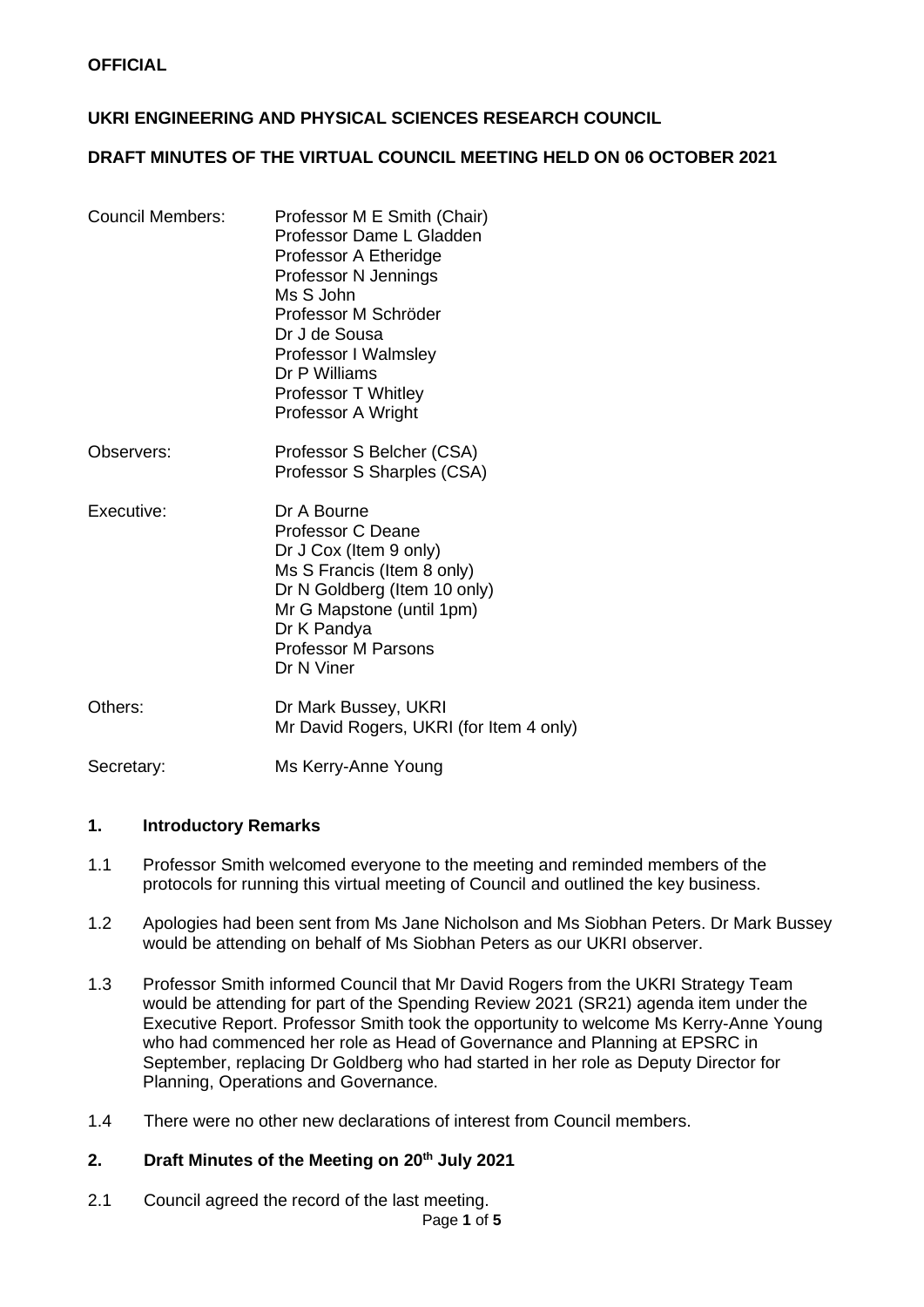### **3. Actions and Matters Arising**

3.1 There were three actions from the last meeting. Council noted those that were either completed or were in hand. **Minute not included as contains exempt material, at the time of publication, under the terms of the Freedom of Information Act 2000.**

## **4. Executive Update (EPSRC 17-21)**

- 4.1 The Executive Update paper covered a number of items, several of which were discussed following either formal presentations or verbal updates given by the Executive.
- 4.2 Mr Mapstone updated Council on the current financial position, highlighting in-year allocation changes, key variances within forecast and any significant risks. Council sought further clarification on open access charges, university spend profiles, budget variance and the implications of any underspend.
- 4.3 Dr Wall updated Council on the UKRI EDI Strategy and how the strategy will build on established work across UKRI to improve EDI, which is providing the foundations for the strategy development. UKRI are aiming to publish this strategy by the end of 2021. The strategy is likely to set out UKRI's vision, context and purpose for EDI work, actions and outcomes to date, principles along with stretching, targeted strategic objectives. It will form a framework for action plans for Councils and other groups within UKRI, therefore the implication is that EPSRC will need to develop an EDI action plan in the next financial year. Council commended the EPSRC team for their collegiate work ethos with colleagues in the centre and hoped the work Council and the EPS community had done on this were being fed into the strategy. It was noted that the UKRI EDI strategy was designed for UKRI as both an employer as well as a research and innovation funder therefore must speak to both staff and external audiences.
- 4.4 Mr Rogers joined the Council meeting and appraised Council of progress against the Spending Review 2021 (SR21), initially highlighting five priorities set out by the Chancellor at the launch of the Review, and noting that UKRI's thinking has also been underpinned by the BEIS SR21 priorities. Mr Rogers explained the current UKRI position within the overall BEIS bid, although this is subject to change during the allocations process. Mr Rogers thanked EPSRC staff for their speed in responding to BEIS and UKRI requests for information in the context of this bidding process and reflected how this has helped BEIS and UKRI create a credible bid, whose high quality had been acknowledged by the Chief Secretary to the Treasury. EPSRC data and narratives have helped UKRI emphasise its ability to draw in investment from business. Finally, he gave an overview of the strategic stakeholder engagement approach. Mr Rogers asked that the information shared in this session be treated as sensitive.
- 4.5 Within the context of SR21, Dr Pandya then updated Council on how EPSRC have been working in partnership and engaging across the organisation. He highlighted EPSRC leadership in cross-cutting bids for significant new funding across UKRI, discussed areas where EPSRC have had direct influence and input, and touched on UKRI innovation programmes and the additional funding for Mathematical Sciences. Dr Pandya reflected how widely EPSRC had engaged across UKRI partners and various Government departments in order to align EPSRC's bid with the wider Net Zero programme and acknowledged Dr Martin's contribution to this strategic engagement.

### 4.6 **Minute not included as contains exempt material, at the time of publication, under the terms of the Freedom of Information Act 2000.**

4.7 Dr Chmura gave an update on the Government's Innovation Strategy, which was published by BEIS on July 22nd setting out Government's long-term plan to deliver growth through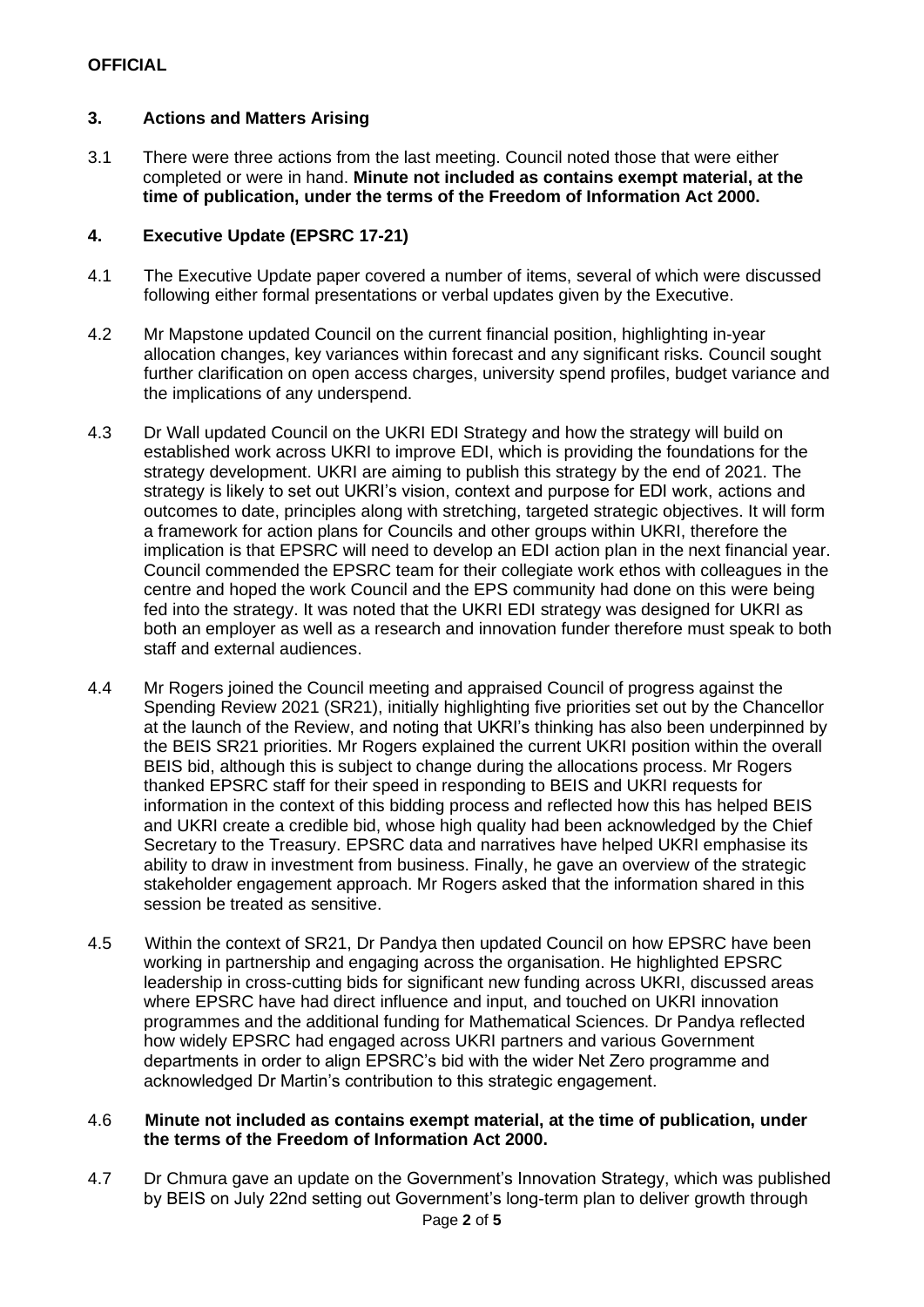innovation. Dr Chmura focussed on the four pillars of the strategy followed by opportunities and actions across UKRI.

- 4.8 Dr Bourne gave an update on Trusted Research, highlighting key points of discussion from September's Council sub-group meeting on this topic. Dr Bourne summarised feedback from the sub-group, including feedback on community knowledge, training, and awareness raising. Dr Bourne acknowledged that we are still in the discovery phase of what this means for us as an organisation. Council noted that it is important to go beyond classic examples e.g. Quantum Technologies-based examples and EPSRC could explore drawing out more diverse examples from our portfolio to help elucidate Trusted Research as a concept. **ACTION: Dr Bourne**
- 4.9 Dr Pandya updated Council on Engineering Net Zero, highlighting that our 'Sustainable Agri-Food for Net Zero Network Plus Call' is now live with BBSRC, ESRC and NERC. This activity is a direct consequence of Council's recommendations from the joint council meeting with BBSRC and MRC in March 2020 in that we should work across the EPSRC/BBSRC interface to tackle the challenge of decarbonisation of the agriculture sector.
- 4.10 Dr Pandya asked Council to come back to the Executive on any areas of interest within the COP26 paper which had been circulated and highlighted in particular the communications activities around COP26. Dr Pandya asked Council for their assistance in thinking about longer term opportunities and legacy from COP26.
- 4.11 Ms Young and Professor Gladden then updated Council on EPSRC Council Recruitment 2021. **Minute not included as contains exempt material, at the time of publication, under the terms of the Freedom of Information Act 2000.**
- 4.12 Ms Young also updated Council on the new Non-Executive Directors recently appointed to the UKRI Board.
- 4.13 Finally, Professor Smith gave a verbal update on discussions with Sir Andrew Mackenzie as EPSRC's SIM. **Minute not included as contains exempt material, at the time of publication, under the terms of the Freedom of Information Act 2000.**

### **5. UKRI Strategy Communications and Engagement**

- 5.1 Professor Deane introduced this session on UKRI Strategy Communications and Engagement. Professor Deane highlighted our unique role with our Strategy, highlighting the main components of the UKRI Strategy 2022-2027 and discussing how the Strategy will support the development of a new suite of Council Strategic Delivery Plans and a new Corporate Plan. The Cross-Cutting Delivery Plan will sit within the Corporate Plan. The UKRI Strategy will be used in the allocations process following SR21.
- 5.2 Professor Deane then asked the following questions of Council:
	- How do the five strategic pillars resonate with the priorities for your community and UKRI's unique role in supporting the UK's world-class research and innovation system?
	- Are there any areas that you would want to strengthen within the Strategy?
	- What are the most important messages you would expect to see coming through in UKRI's strategy - does this framework convey those?
	- What is missing in terms of your expectations of what UKRI should be committing to through its Strategy?
	- UKRI's vision is for an outstanding R&I system what changes would you consider to be the most important to transform the R&I system over the next five years?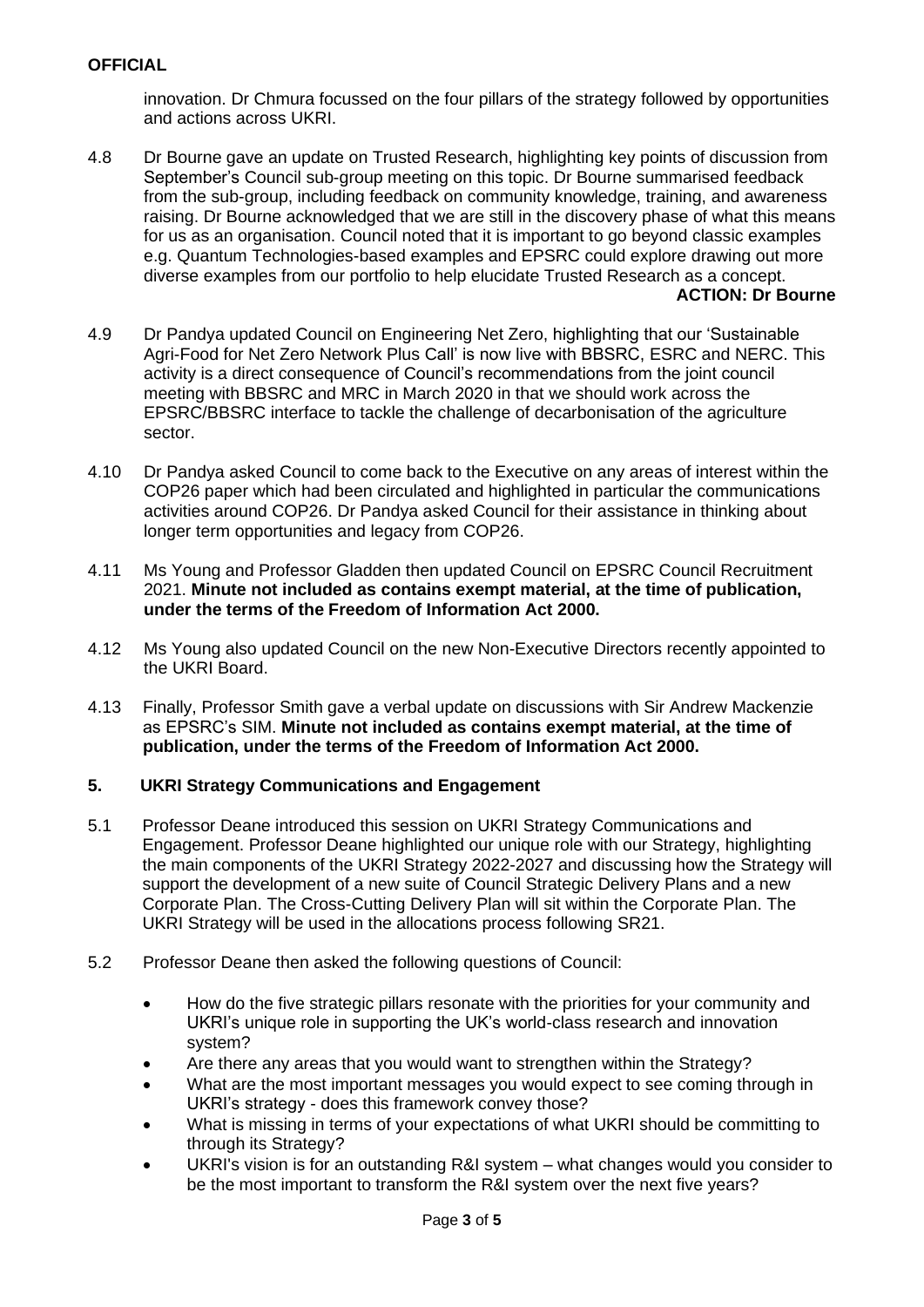### **OFFICIAL**

• How would you describe the look and feel of the UKRI of the future?

### 5.3 **Minute not included as contains exempt material, at the time of publication, under the terms of the Freedom of Information Act 2000.**

5.4 Council welcomed the opportunity to provide feedback on this Strategy.

## **6. Council Closed Session**

6.1 A closed session was held without the Executive and UKRI representatives.

## **7. Feedback from Council Closed Session**

- 7.1 When the Executive returned to the meeting Professor Smith reprised what the closed session had covered.
- 7.2 Council gave the following feedback:
	- Council had discussed SR21 and, while acknowledging that the BEIS allocations would only be the start of the process, commended the cross-council work and engagement that had been done by EPSRC colleagues. **Minute not included as contains exempt material, at the time of publication, under the terms of the Freedom of Information Act 2000.**

## **8. UKRI Infrastructure Fund (EPSRC 18-21)**

- 8.1 Professor Smith welcomed Ms Francis who started by outlining plans for Digital Research Infrastructure, with acknowledgement that this is not included in the UKRI Infrastructure Fund and sits separately. Ms Francis highlighted UKRI's vision for the area, the thematic areas within it and the new governance arrangements.
- 8.2 **Minute not included as contains exempt material, at the time of publication, under the terms of the Freedom of Information Act 2000.**

# **9. Delivery Plan (EPSRC 19-21)**

9.1 Dr Joanna Cox then gave an update on the Delivery Plan, showing how the Council Delivery Plans fit with other key documents such as the Corporate Plan and Annual Report and Accounts, as well as outlining the expected timeline for the project. EPSRC's vision would be framed around the seven priorities articulated in our Spending Review bidding material. We will need to include both long-term ambitions and near-term actions for how we will deliver against these priorities. We have mapped our existing and planned programmes against these priorities. Our Delivery Plan will also articulate how we will deliver against the five pillars in the UKRI Strategy. The planned community engagement was also described. Council were invited to provide feedback on the development approach, suggest Council members for a working group to support plan development, and agree the key EPSRC groups that should be consulted on the Delivery Plan development.

### 9.2 **Minute not included as contains exempt material, at the time of publication, under the terms of the Freedom of Information Act 2000.10. EPSRC/UKRI Risk Log (EPSRC 20-21)**

10.1 Dr Goldberg gave a verbal update against paper (EPSRC 20-21), which is the biannual report to Council on risk management and EPSRC's risk log. It was noted that an additional risk on Trusted Research had been added to the log since the circulation of this paper.